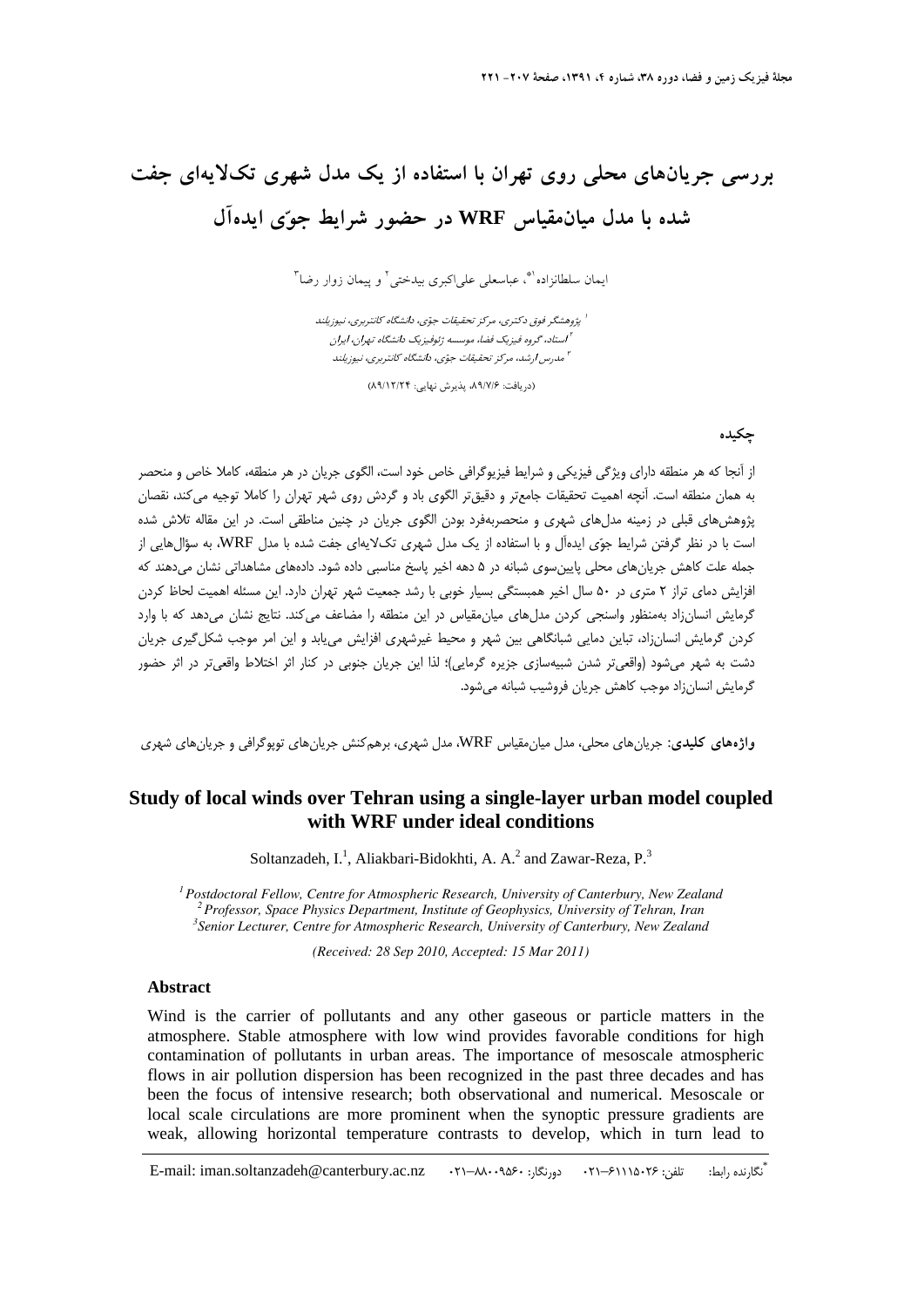#### mesoscale pressure perturbations.

Tehran, a city which is situated at the southern foothills of the Alborz Mountain chain has an average elevation of 1500m, and covers an area of 864 km<sup>2</sup>. Alborz Mountains have a significant influence on the dynamics and thermodynamic modification of air movement over the city. At the same time, the Urban Heat Island effect (UHI) can cause its own mesoscale flow, complicating an already complex local scale flow. The topography and the urban fabric can cause slope flows, mountain flows, and valley flows amongst many others factors.

This paper focuses on the use of state-of-the-art atmospheric numerical model – The Weather Research and Forecasting (WRF) – in an ideal situation to study the characteristics of the mesoscale flow systems that prevail over Tehran when air quality is unfavourable. So the average of soundings of Radiosonde at Mehrabad station, for the almost all fair days of cold seasons of 2005 to 2008 has been selected as ideal initial condition and boundary condition with  $10 \times 10$  km spatial and 12-hour temporal resolutions. The simulations were carried out for a 3-day period in December 2005 when an aircraft, due to low visibility caused by high concentration of air pollution, crashed in 2 miles away from the end of runway into an inhabited area.

Three simulations are prepared. For the first experiment, called control run, we used the default urban setting of Tehran. In the second simulation urban properties of Tehran was removed completely from land-use fed to the model to investigate the effect of urban area on thermal induced circulation of Tehran. This simulation is called NoURB simulation. To investigate the role of urbanization the 3rd simulation was prepared. In this simulation which will be referred as Urban simulation, three urban categories are used; class 31 of USGS land use/land cover used for "Low Intensity Residential" which includes areas with a mixture of constructed materials and vegetation. These areas are most commonly included as single-family housing units in which the population densities is lower than that in high intensity residential areas. Class 32 of USGS represented as "High Intensity Residential" which includes highly developed areas where people reside in high numbers. Finally class 33 of USGS used for "Commercial/Industrial" which includes infrastructure (e.g. roads, railroads, etc.) and all highly developed areas not classified as High Intensity Residential.

The Noah LSM provides surface sensible and latent heat fluxes, and surface skin temperature as lower boundary conditions. It has asingle vegetation canopy layer and the following prognostic variables: soil moisture and temperature in the soil layers, water stored on the canopy, and snow stored on the ground. It includes: 1) increasing the roughness length from 0.5 m to 0.8 m to represent turbulence generated by roughness elements and drag due to buildings; 2) reducing surface albedo from 0.18 to 0.15 to represent the shortwave radiation trapping in the urban canyons; 3) using a larger volumetric heat capacity of 3.0 J m<sup>-3</sup> K<sup>-1</sup> for the urban surface (walls, roofs, and roads) which is usually consisted of concrete or asphalt materials; 4) increasing the value of soil thermal conductivity to 3.24 W  $m^{-1} K^{-1}$  to parameterize large heat storage in the urban surface and underlying surfaces, and 5) reducing green vegetation fraction over urban city to decrease evaporation.

In order to better represent the physical processes involved in the exchange of heat, momentum, and water vapor in urban environment in mesoscale model, an UCM is coupled to the WRF model. The main purpose of the coupled model is to improve the description of lower boundary conditions and to provide more accurate forecasts for urban regions. The UCM is a single layer model which has a simplified urban geometry. Some of the features of the UCM include, shadowing from buildings, reflection of short and longwave radiation, wind profile in the canopy layer and multi-layer heat transfer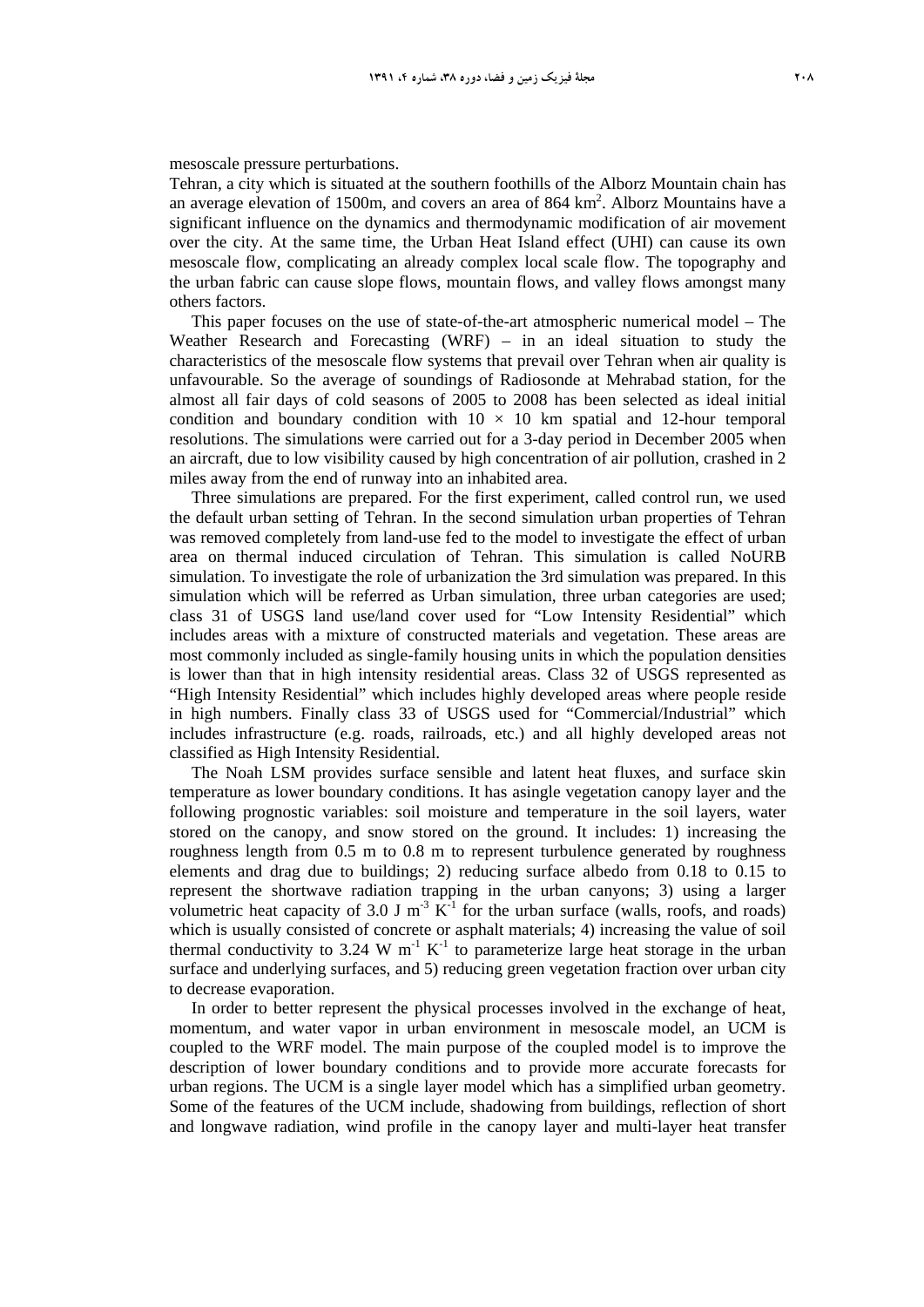equation for roof, wall and road surfaces.

The basic function of an UCM is to take the urban geometry into account in its surface energy budgets and wind shear calculations. The urban model is based on the urban canopy model which includes: 1) 2-D street canyons that are parameterized to represent the effects of urban geometry on urban canyon heat distribution; 2) shadowing from buildings and reflection of radiation in the canopy layer; 3) the canyon orientation and diurnal cycle of solar azimuth angle, 4) man-made surface consists of eight canyons with different orientation; 5) Inoue's model for canopy flows; 6) the multi-layer heat equation for the roof, wall, and road interior temperatures; 7) anthropogenic heating associated with energy consumption by human activities; and 8) a very thin bucket model for evaporation and runoff from road surface.

The main limits in this kind of study over Tehran metropolitan are lack of observation data beside lack of documentation. The previous studies over Tehran indicate a significant increase in minimum temperatures in 50-year trend especially in cold seasons. This indicates that the artificial and anthropogenic heating leading to urban heat island in Tehran have been significant in this period. These studies also indicate that nocturnal drainage flows in Mehrabad Int. Airport synoptic station has also been weakened, in this 50-year period. This paper focuses on the use of state-of-the-art atmospheric numerical model – The Weather Research and Forecasting (WRF) – in an ideal situation to study the characteristics of the mesoscale flow systems that prevail over Tehran when air quality is bad. The results indicate that urban areas near complex topography can increase transfer of material (pollution) and energy in the boundary layer and from this layer to the free atmosphere. Other results from this study show UHI induces rural-urban flows which significantly reduce drainage wind speed.

**Key words:** Local flows, WRF model, Urban model, Complex topography

%47 در سال 2000 رسيده و پيشبيني ميشود كه اين رقـم در سال 2030 به %61 برسـد. افـزايش شهرنشـيني و توسـعه شهرها كه همراه با تغيير گسترده پوشش سطح زمين است،

محسوسترين تاثيررا بر جو زمين به همراه دارد. از سالها پيش در پژوهشهاي گستردهاي (براي مثال، هوارد، 1833؛ برنشتاين، 1968؛ اكه، 1982) تاثير اين تغييرات بر وضعيت هوا و اقليم در مقياسهاي جهاني و بعضا منطقهاي مورد بررسي قرار گرفته است. شهرنشيني با بيهنجاريهاي دمايي مانند جزيره گرمايي شهري( Urban Island Heat) (UHI(، به اختصار جزيره گرمايي، و اثر واحه (اثر اويسيس (Oasis effect) همراه است. جزيره گرمايي با گرمتر شدن منطقه شهري نسبت به اطراف آن همراه است، حالآنكه اثر واحه با سرمايش بيشتر در نتيجه افزايش شار گرماي نهان. اين پديدهها شواهد مهمي بر

بشر سالها است كه تركيب پوششي سطح زمين را با توجه به نياز يـا خواسـت خـود تغييـر مـي دهـد. تحقيقـات نشـان ميدهد كه اين تغييرات، بهخصوص در 200 سـال گذشـته تاثيرهـــاي محسوســـي بـــر جـــو زمـــين داشـــته اســـت و بهعبارتديگر جو نسبت به ايـن تغييـرات حساسـيت نشـان ميدهد. از يك سو افزايش گازهاي گلخانهاي كـه عمـدتا در نتيجه هزاران سال جنگلزدايي و تخريـب پوشـشهـاي گياهي (راديمن، 2003) است و از سوي ديگـر، رشـد هـر روزه كارخانهها، جمعيت و افزايش بـيش از حـد مصـرف ســوختهــاي فســيلي در دو قــرن اخيــرهمــه و همــه در مقياسهاي متفـاوت، جـو زمـين را تحـتتـاثير خـود قـرار ميدهند. به موازات رشد جمعيت، جمعيت شهرها نيز رشد زيادي داشتهاند. بنابر آمار سال 2004 سـازمان ملـل متحـد، رشد جمعيت شهرها در سطح جهـاني از %29 در 1950 بـه

**1 مقدمه**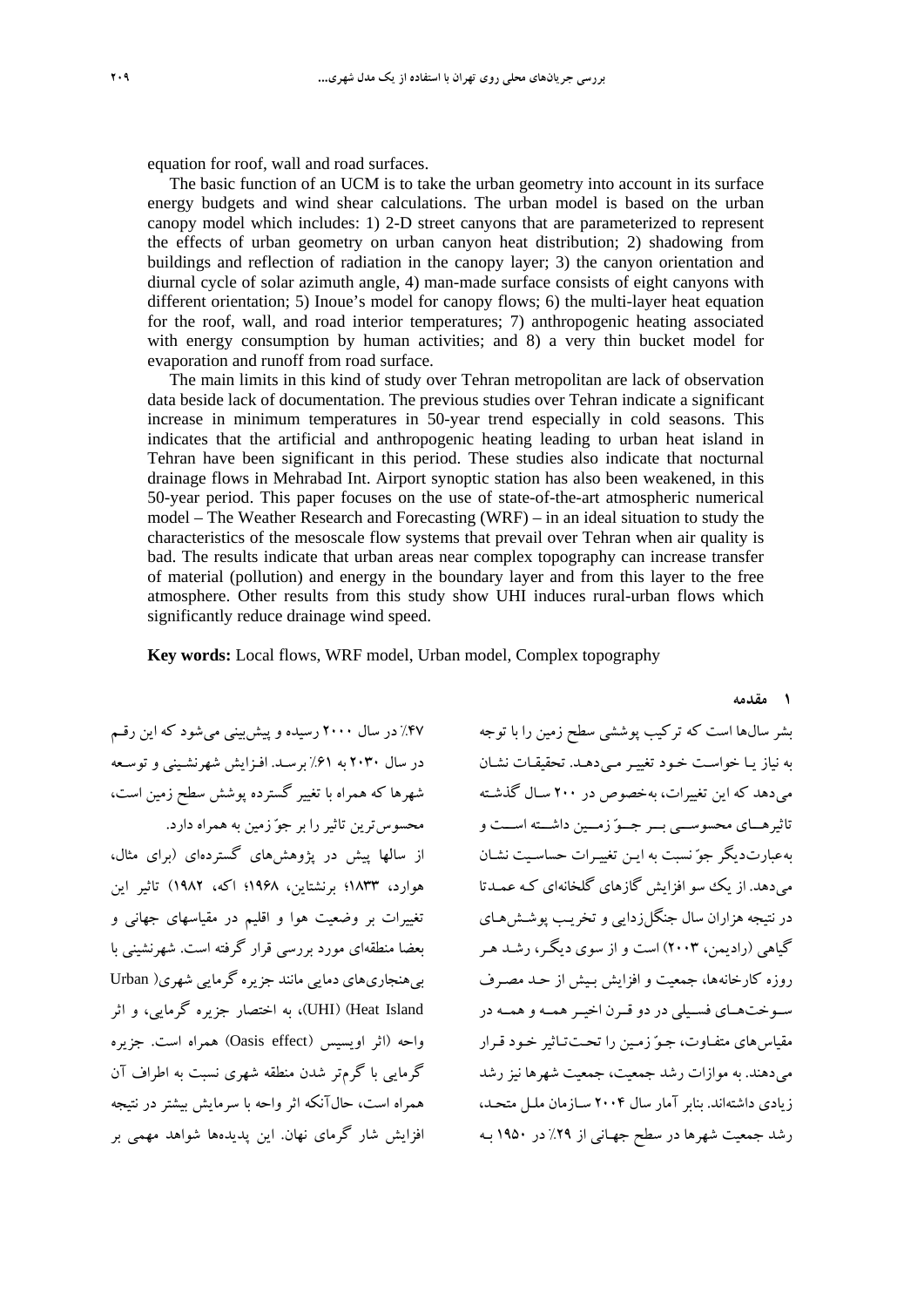تاثير مصرف انرژي و فعاليتهاي بشري بر جو زمين هستند (سيلر، 1995). از سوي ديگر افزايش گسيل آلايندهها در مناطق شهري و تغيير ساختار لايهمرزي جو نيز از جمله عوامل ايجاد و يا تشديد مشكلات كيفيت وضع هوا هستند.

ويژگـيهـاي فيزيكـي، فيزيـوگرافي ورشـد فزاينـده جمعيت، وسايل حملونقل و كارخانههـاي تهـران موجـب شــده اســت كــه در اغلــب مواقــع ســال، شــاهد شــاخص استاندارد آلودگي (Index Standard Pollutant (بالاتراز حد مجاز آن باشيم. بـه نظـرمـيرسـد كـه بـهخصـوص در فصل زمستان اين شرايط در حضور سامانههاي واچرخندي يا بهعبارتديگر نبـود و يـا حضـور كمرنـگ جريـانهـاي بـزرگمقيـاس رخ مـيدهـد. درعـينحـال وجـود شـرايط همديدي غالب همچون جريانهاي بـزرگمقيـاس نيـز بـر پيچيدگي الگوي اين جريانها ميافزايد؛ چرا كه ميتوانـد باعث تضعيف و يا محدود كـردن اثـر آنهـا شـود (اسـتال، 1988). ايـــن شـــرايط همديـــدي زمينـــه مناســـبي بـــراي شــكلگيــري جريــان هــاي ميــانمقيــاس گرمــا واداشــت (flow driven Thermally (ناشي از اثرتوپـوگرافي و اثـر گرمـايش شـهري فـراهم مـيكنـد. بـهعبـارت ديگـرايـن جريانها بيشترين نقش را در جابـهجـايي آلاينـدههـا بـازي ميكنند (وايتمن، 2000).

قانونمند كردن و استخراج الگوي دقيـق تـاثير منـاطق شـهري بـرفراينـدهاي محلـي و منطقـهاي بسـيار پيچيـده و تقريبا امري محـال اسـت (اكـه، 1982). بـا ايـنحـال بـا در دست داشتن ابزارهاي محاسـباتي و مشـاهداتي گونـاگون، ميتوان تا حد قابل قبولي اين تاثير را در قالب سـناريوهاي متفاوت از جمله سادهسـازيهـا، آزمـونهـاي حساسـيت و شــرايط جــوي ايــدهآل مــورد تحليــل قــرار داد. البتــه نــه پژوهشهاي نظري و نه مشاهداتي به تنهايي جوابگوي اين پيچيدگيها نخواهند بود. بههمين منظور در اين تحقيـق در كنــار دوابــزار فــوق، از مــدلهــاي عــددي در اجــراي

آزمايشهاي حساسيت و شبيهسازيهاي گوناگون استفاده شده است.

كلانشهر تهران با جمعيتي بـيش از 10 ميليـون نفـر در حوزهاي تقريبا بسـته در دامنـه جنـوبي البـرز مركـزي قـرار گرفته است. ويژگيهاي جغرافيايي، رشد فزاينده جمعيت، وسايل حملونقل و كارخانهها (اثر تشـديد شـونده جزيـره گرمـايي) موجـب شـده اسـت كـه در اغلـب مواقـع سـال، شــاخص اســتاندارد آلــودگي (PSI (بــالاتراز حــد مجــاز آن باشد.

تحقيقات محدودي بهصورت نقطـهاي و مـوردي روي تهران صورت گرفته و تلاش شده است با توجه به الگـوي ديدباني ايستگاه ژئوفيزيك دانشگاه تهران و بعضا ايسـتگاه مهرآباد، شبيهسازيهـاي آزمايشـگاهي در حالـت ايـدهآ ل (نوروزي، 1384) و يا تحليلهاي نظري (ثقفـي، 1381) بـه بررسـي سـاختار بادهـاي محلـي (معتمـدي، 1382؛ ثقفـي، 1376) و ســاختار قــائم آن (نصــيرزاده، 1368) روي ايــن ايستگاهها پرداخته شود. رنجبر سـعادتآبـادي وهمكـاران (1384) با بررسي جزيره گرمـايي شـهر تهـران بـ هصـورت موردي، وقوع انحرافهاي پـادسـاعتگـرد بـاد بـه هنگـام ورود به منطقه شـهري، وجـود گـردشهـاي چرخنـدي تـا ارتفــاع بــيش از 400 متــرو ســرعتهــاي قــائم مثبــت در ســاعتهــاي روز در مركــزو شــرق شــهررا روي تهــران مشاهده كردند. جايكا (1997) نيز با هدف استخراج طـرح جامع كنترل كيفيت هوا در تهران و با 14 روز ديـدباني در دو دوره در فصول پاييز و زمستان در ايستگاه اقدسيه تلاش كرد ويژگيهاي جريان و آلـودگي هـواي شـهر تهـران را بــهدســت آورد. در تحقيقــات ديگــراز جملــه رنجبــر سعادتآبادي و آزادي (1384) نشان داده شـده اسـت كـه ميانگين ماهانه سرعت باد در ساعتهـاي شـب بـا افـزايش شهري شدن، روند كاهشي قابـل ملاحظـهاي داشـته اسـت، حالآنكه در روز كمتر شاهد اين تغييرات هستيم. ملكـوتي (2010) در پژوهشي بهمنظور شبيهسـازي الگـوي آلـودگي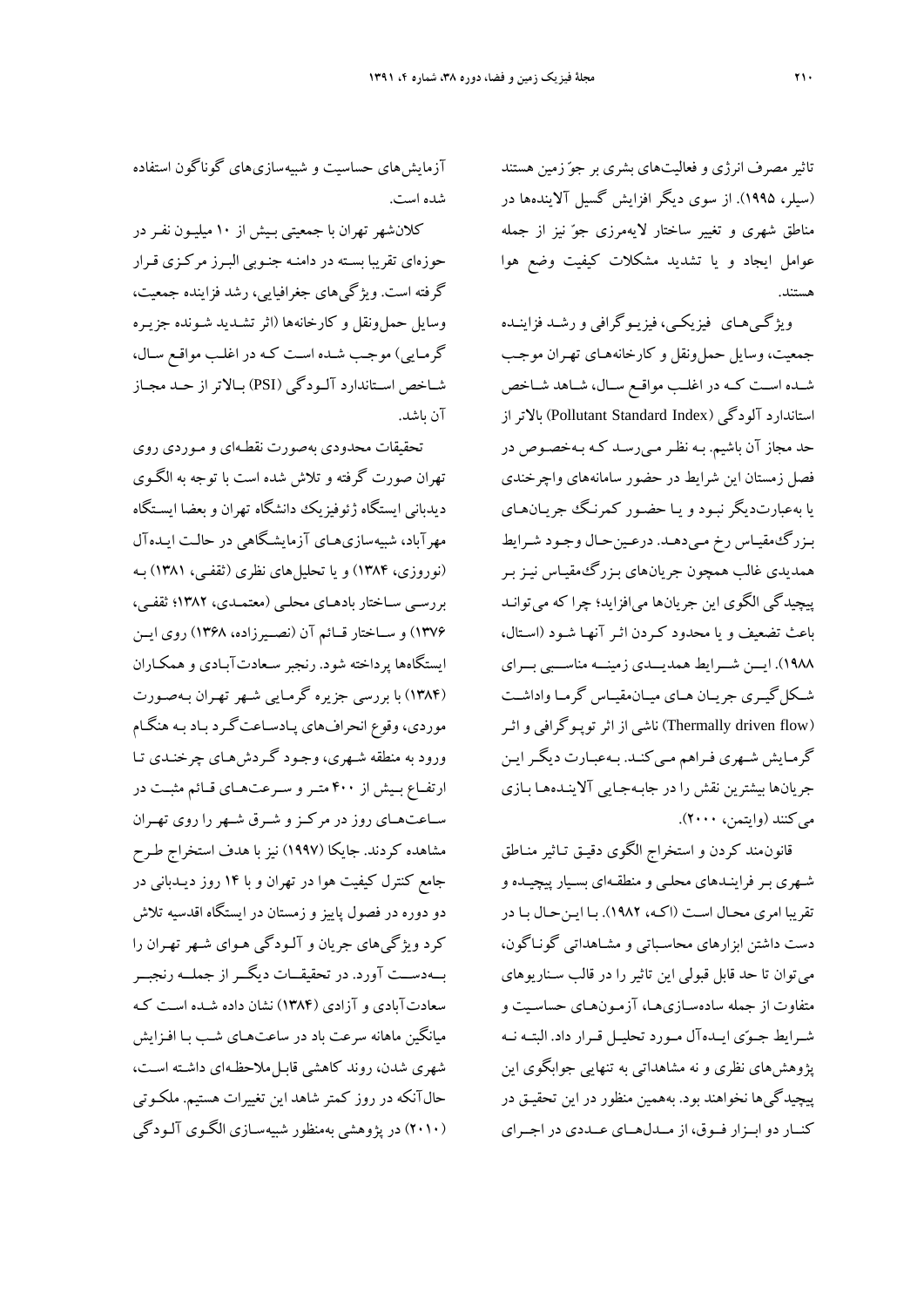تهران بيان ميكند كه مدلهاي سطح مبتني بر نيـروي پسـا موفـقتـراز مـدلهـاي بـرپايـه زبـري در شـبيه سـازيهـاي آلودگي هوا عمل ميكنند. در ادامه پس از مرور تحقيقات پيشــين در زمينــه بــرهمكــنش جريــانهــاي توپــوگرافي و جريانهاي مناطق شهري تـلاش شـده اسـت تـا بـا اجـراي آزمايشهايي به بررسي بيشتراين جريانها پرداخته شود.

## **2 برهمكنش جريانهاي توپوگرافي و جريانهاي مناطق شهري**

در دنيــاي واقعــي، بادهــاي محلــي نتيجــه بــرهمكــنش سازوكارهاي واداشتي متعددي است (شكل 1). براي مثال: تاثيرهاي متقابل نسيم دريا و جريانهاي توپـوگرافي (مـاهر و پيكـــه، 1977؛ اســـتيواري وهمكـــاران، 2003) ويـــا بــرهمكــنش جريــانهــاي همديــدي، درياچــه، واحــه و جريانهاي توپوگرافي (ريف و همكاران، 2002). پيكـه و همكاران (1993) عنوان ميكنند كه تغيير سپيدي و تفاوت در شار گرمـاي محسـوس نقـش قابـل تـوجهي در اصـلاح جريانهاي توپوگرافي در شمال آريزونا بازي ميكنند.

تحقيقات هرتيگ (1995) و كيتادا و همكاران (1998) .<br>نشان مي دهد كه منــاطق شــهري تــاثبر قابـل ملاحظـهاي بـر اصلاح جريانهاي توپوگرافي بهترتيب در سوئيس و ژاپـن دارند. هر تيگ (۱۹۹۵) بيان مي كند كه شـهرهاي سـوئيس بر عمق لايه آميخته و سرعت جريانهاي توپوگرافي بسيار تاثيرگذار است. در اين تحقيق تفاوت در زبـري سـطح در مقابل دماي شهرها درحكم عامل اين تغيير در نظـر گرفتـه شده است.

كيتادا و همكاران (1998) بر ايـن باورنـد كـه در ميـان همــة جريــانهــاي ميــانمقيــاس فــلات نــوهبي (Nohbi( جريانهاي كوهسـتان داراي اهميـت بيشـتري اسـت، ولـي گردشهاي شهري در شهر ناگويا كه در ايـن فـلات قـرار دارد، بهمنزلة نيروي مقابل نسيم دريا عمل ميكند و باعـث تضــعيف همگرايــي جريــان در ايــن شــهرمــيشــود.

بهعبارتديگر گراديان فشار ناشي از UHI شهر ناگويـا در مقابل گراديان فشار نسيم دريا قرار گرفته و آن را تضعيف مي كند.

اوهاشي و كيدا (2002) اثر شـهرهاي اوزاكـا و كيوتـو ژاپن بر جريانهاي نسيم درياي محلي را بهصورت ايـدهآل شبيهسازي كردهاند. با ايـن شـبيهسـازي مشـخص شـد كـه برهم كنش سطح زمين و نسـيم دريـا، ماهيـت ايـن نسـيم را تغييـرمـيدهـد كـه آنهـا ايـن جريـان را جريـان زنجيـري ناميدند، چرا كه برهمكنش اين جريانهـا منجـر بـه توسـعه پيـدا كـردن نسـيم دريـا تـا مسـافت زيـادي درون خشـكي ميشود. در اين شرايط آلودگي شهرهاي ساحلي، كيفيـت هواي شهرهايي كـه از دريـا مسـافت زيـادي دارنـد را نيـز تحت تاثير قرار مـيدهـد، ويژگـياي كـه هـيچيـك از دو جريان ذكر شده به تنهايي در خود ندارنـد. از سـوي ديگـر شولتز و وارنر(1982) بيان ميكنند شهر لوسآنجلس تاثير چنداني بر جريانهاي توپوگرافي و نسيم دريـاي قـوي آن منطقه ندارد. همانگونـه كـه پـيش از ايـن نيـز اشـاره شـد، ميزان تاثير شهرنشيي بر وضـعيت هـواي منـاطق گونـاگون بسيار به اقليم منطقه و نوع كـاربري اراضـي تغييـر يافتـه بـه شهر حساس است. به همين دليل دستيابي بـه يـك الگـوي واحد براي برهمكنش شهرها بر سـاير جريـانهـاي محلـي تقريبا غيرممكن است.

تحقيقات صورت گرفته روي تهران (براي مثال: رنجبر ســعادتآبــادي و آزادي، 1384؛ ســلطانزاده و همكــاران، 1388) نشـــان مـــيدهـــد كـــه ميـــانگين ماهانـــه مولفـــه نصـفالنهـاري سـرعت بـاد شـبانه در چنـد دهـه گذشـته، رونـد كاهشـي قابـل ملاحظـهاي داشـته اسـت و از سـوي ديگر به نظر ميرسد كه جريانهاي گرما واداشتي ناشي از اثر كوهستان روي تهران بيشـتر جريـانهـاي شـيب هسـتند تا جريانهاي كوه - دشـت. از ايـن رو ايـن مسـئله پيچيـده بايـد بـه سـؤالهـاي كوچـكتـري تقسـيم شـود تـا بتـوان از جنبههاي متفاوت اين واقعيت را مـورد تحليـل قـرار داد.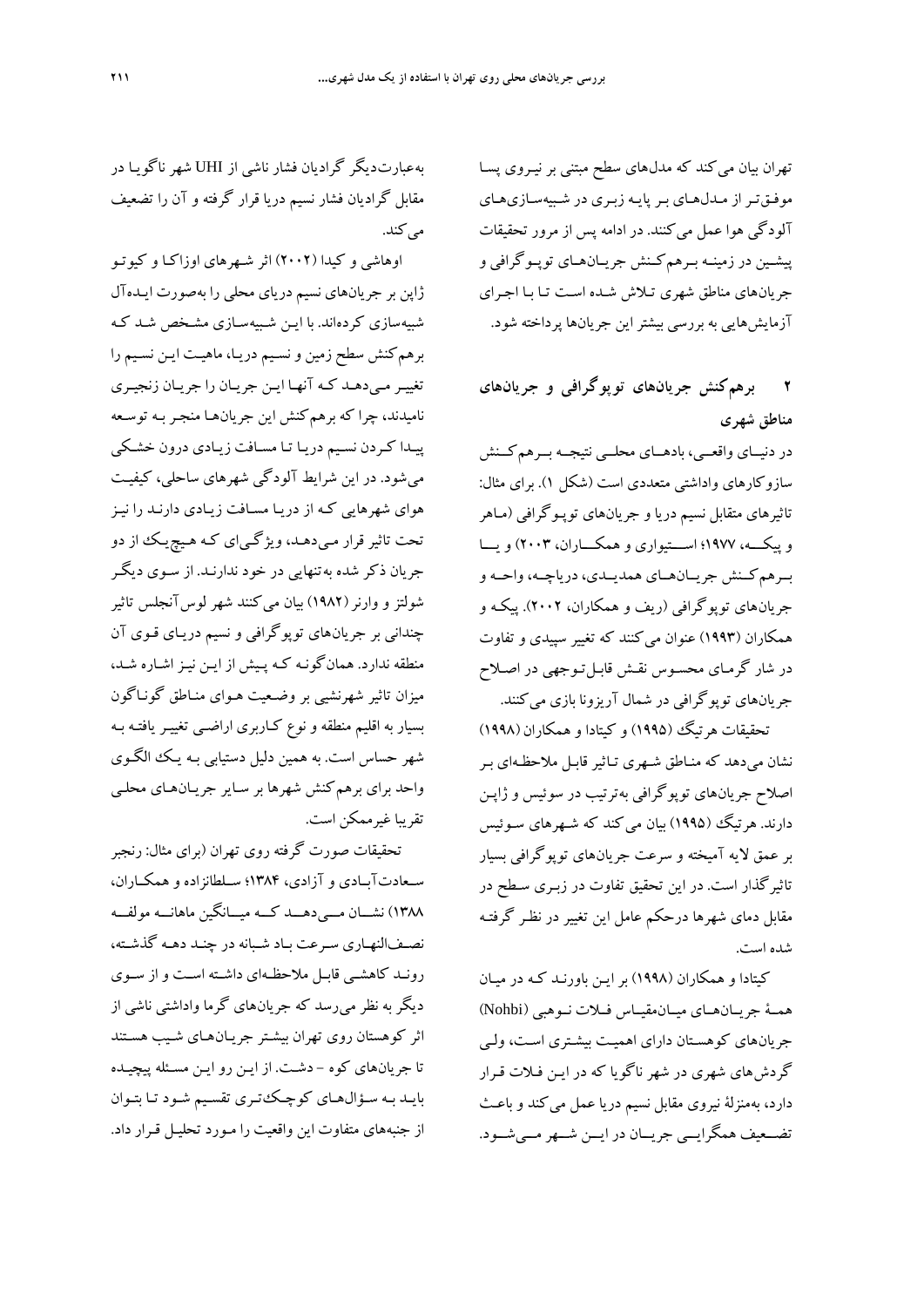بـــراي نمونـــه، آيـــا در منطقـــه مـــورد بررســـي، شـــهر تـاثيرقابـل ملاحظـهاي بـر جريـانهـاي توپـوگرافي دارد؟ در صورتي كـه پاسـخ ايـن سـؤال مثبـت اسـت، كـداميك از جنبـــههـــاي دينـــاميكي يـــا ترمودينـــاميكي نقـــش قابلملاحظه تري بـر جريـانهـاي شـهري دارنـد؟ يـا اينكـه آيا ميتوان تاحدي در شـبيهسـازي ماهيـت ايـن جريـان هـا (توپوگرافي و شهر) بهبود حاصـل كـرد؟ بـه منظـور يـافتن پاسخ مناسب، شبيهسازيهايي با حضور مدل شهري جفت (Weather Research and Forecasting) مـدل بـه شـده WRF صورت گرفتـه كـه روش اجـراي كـار و نتـايج آن در ادامه آمده است.

**3 مدل شهري جفت شده با مدل هواشناسي**  مدل شهري مورد استفاده در اين پژوهش به همراه مدل Noah LSM (Noah Land Surface Model) سطح بهكار گرفته ميشود. اين مدل شهري ( Canopy Urban Model) (UCM (به منظور شبيهسازي بهتر شارهاي گرما، تكانه و رطوبت در مناطق شهري و در مدلهاي



اين مدل سطح كميتهايي همچون شارهاي گرماي محسوس و نهان و دماي سطح را در مرز پايين برآورد ميكند و در اختيار مدل قرار ميدهد (چن و دادهيا، 2001؛ اك و همكاران، 2003). اين مدل داراي يك لايه محيط گياهي (Canopy Vegetation (است و كميت هايي همچون رطوبت خاك، دماي خاك در لايههاي متفاوت، رطوبت ذخيره شده در محيط گياهي و برف تجمع شده در محيط را نيز در مرز پايين محاسبه مي كند.



**شكل .1** جريانهاي شيب، بادهاي دره، گردش شهري و جريانهاي بزرگمقياس در (الف) شب و (ب) روز (فرناندو، 2010)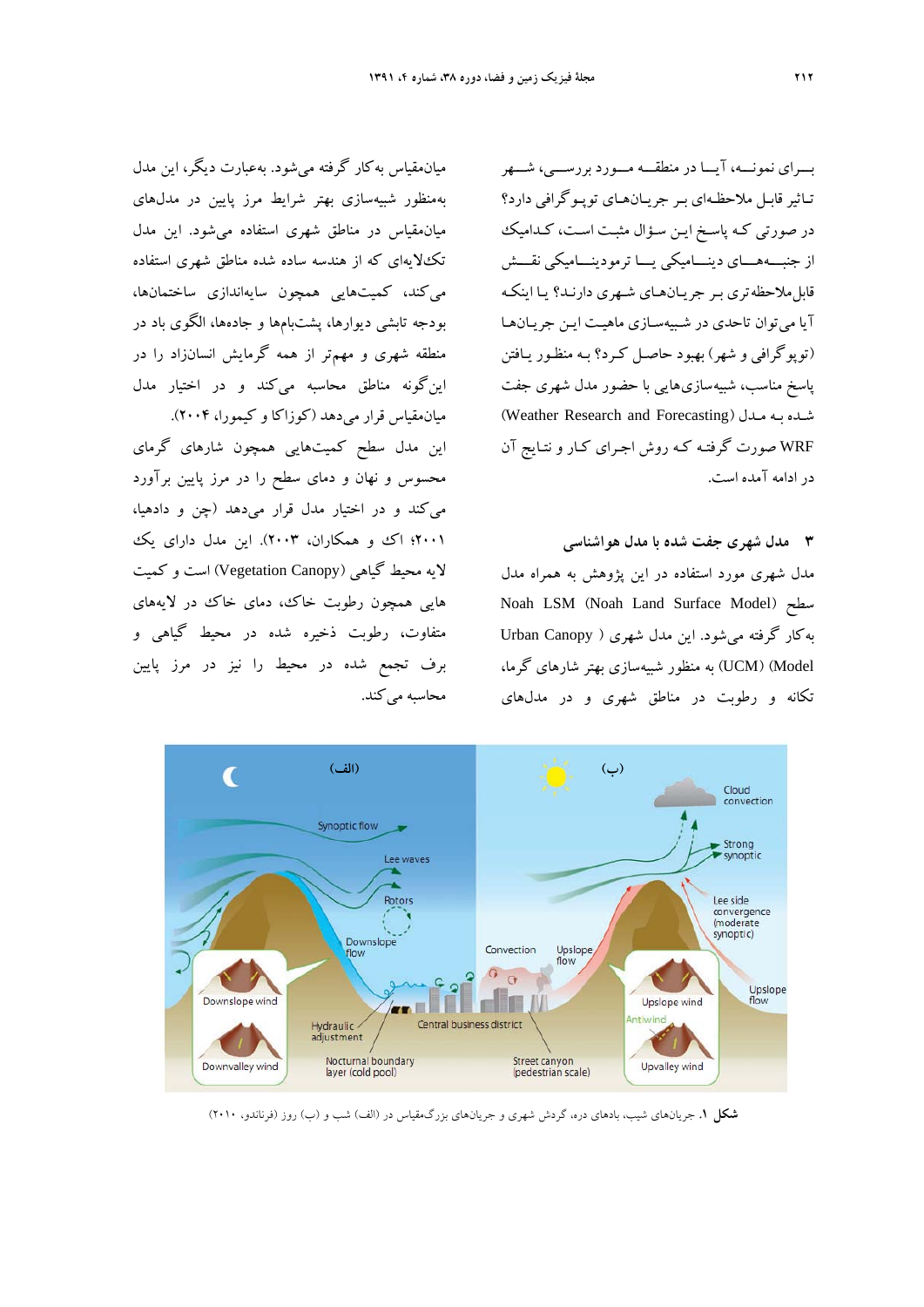بهصورت پيشفرض محاسبات مرتبط محيط شهري در اين مدل با استفاده از روش پارامتري كردنهاي حجمي استفاده شده است (ليو و همكاران، 2004؛ تواري و همكاران، 2004) كه شامل مشخصههاي زيراست: الف) با توجه به افـزايش يـافتن تلاطـم در محـيط شـهري، زبري در محيط شهري از 0/5 به 0/8 افزايش يافته است. ب) به منظور نمايش بهتر ميـزان تـابش طـول مـوج كوتـاه خورشيدي در محيط شهري، ميزان سـپيدي سـطح از 0/18 به 0/15 كاهش پيدا كرده است. ج) استفاده از ظرفيت گرمايي در واحد حجم نسبتا زياد در 3 بهعلت وجود ديوارها، سقف و جادهها كـه *-1K-3* حد *Jm* معمولا سيماني يا آسفالتي هستند. *-1K-1* د) افـزايش ميـزان رسـانايي گرمـايي خـاك بـه *Wm* 3/24 به منظور پارامتري كردن بهتر ظرفيت گرمايي بـالاي سطح شهرها و لايههاي زيرين آن. ه) كاهش نسبت پوشش گياهي در محيط شهري بـهمنظـور كاهش ميزان رطوبت در اين محيطها. مدل شهري UCM در كنار اين تغييرات در محـيط شـهري ويژگيهاي ديگري نيز به ايـن مـدل سـطح مـيافزايـد كـه شامل: الف) عرضة يك مدل دوبعدي براي خيابـانهـا در محـيط شهري بهمنظور نشاندادن بهتر توزيع گرمـا در ايـن محـيط (شكل 2). ب) محاسـبه ميـزان سـايهانـدازي و بازتـابش سـاختمانهـا (شكل 3). ج) وارد كردن تغييرات روزانه زاويه سرسـوي خورشـيدي در محاسبات مربوط. د) وارد كردن مدل اينو (Inoue (براي محاسـبه جريـان در محيط شهري (اينو، 1963). ه) معادلات چندلايهاي گرما براي سقف، ديوارها و دمـاي محيط جادهها. و) گرمــايش انســانزاد حاصــل از فعاليــتهــاي بشــري و

مصرف انرژي. ز) يك مدل دلوي بـراي محاسـبه روانـاب و تبخيـر سـطح جادهها.

همانگونه كه پيش از اين گفته شد، اين مـدل شـهري شارهاي گرماي محسوس از جـدارههـا، سـقف و جـاده را محاسبه مـيكنـد و آنهـا را بـهصـورت تجمعـي بـه بودجـه انرژي و تكانه بين سطح محيط شهري و جوّ وارد مي كنــد. محاســبه شــارهاي متفــاوت همــانگونــه كــه در شــكل 2 مشــخص اســت از روابــط هماننــدي مــونين – اوبوخــوف استخراج ميشود. دماي سطح با در نظر گرفتن تابش طـول موج بلند بالاسو بهدست ميآيد كـه خـود حاصـل تفاضـل تـابش طـول مـوج بلنـد خـالص وتـابش طـول مـوج بلنـد پايينسو است. تابش خالص طول مـوج بلنـد از روابـط (1) الي (5) بهدست ميآيد:

$$
L_R = \varepsilon_R \left( L^{\downarrow} - \sigma T_R^4 \right), \tag{1}
$$

$$
L_{w,1} = \varepsilon_W (L^{\downarrow} F_{W \to S} + \varepsilon_G \sigma T_G^4 F_{W \to G} +
$$
  

$$
\varepsilon_W \sigma T_W^4 F_{W \to W} - \sigma T_W^4), \qquad (7)
$$

$$
L_{w,2} = \varepsilon_W \left[ (1 - \varepsilon_G) L^{\downarrow} F_{G \to S} F_{W \to G} + (1 - \varepsilon_G) \varepsilon_W \sigma T_W^4 F_{G \to W} F_{W \to G} + (1 - \varepsilon_W) L^{\downarrow} F_{W \to S} F_{W \to W} + (1 - \varepsilon_W) \varepsilon_G \sigma T_G^4 F_{W \to G} F_{W \to W} + \varepsilon_W (1 - \varepsilon_W) \sigma T_W^4 F_{W \to W} F_{W \to W} \right], \tag{\text{(*)}}
$$

$$
L_{G,1} = \varepsilon_G (L^1 F_{G \to S} + \varepsilon_W \sigma T_W^4 F_{G \to W} - \sigma T_G^4), \qquad (*)
$$

$$
L_{G,2} = \varepsilon_G \left[ (1 - \varepsilon_W) L^{\downarrow} F_{W \to S} F_{G \to W} + (1 - \varepsilon_W) \varepsilon_G \sigma T_G^4 F_{W \to G} F_{G \to W} + \varepsilon_W (1 - \varepsilon_W) \sigma T_W^4 F_{W \to W} F_{G \to W} \right].
$$
 (2)

در اينجا  $L^{\downarrow}$  تابش طول موج بلند فروسو است.  $F$  عامل ديد آسمان (Factor View Sky (است كه از روش مـورد اســتفاده در مقالــه كوزاكــا و همكــاران (2001) بــهدســت ميآيد. زيرنويسهاي *W*، *G* و *S* بهترتيـب نماينـده ديـوار،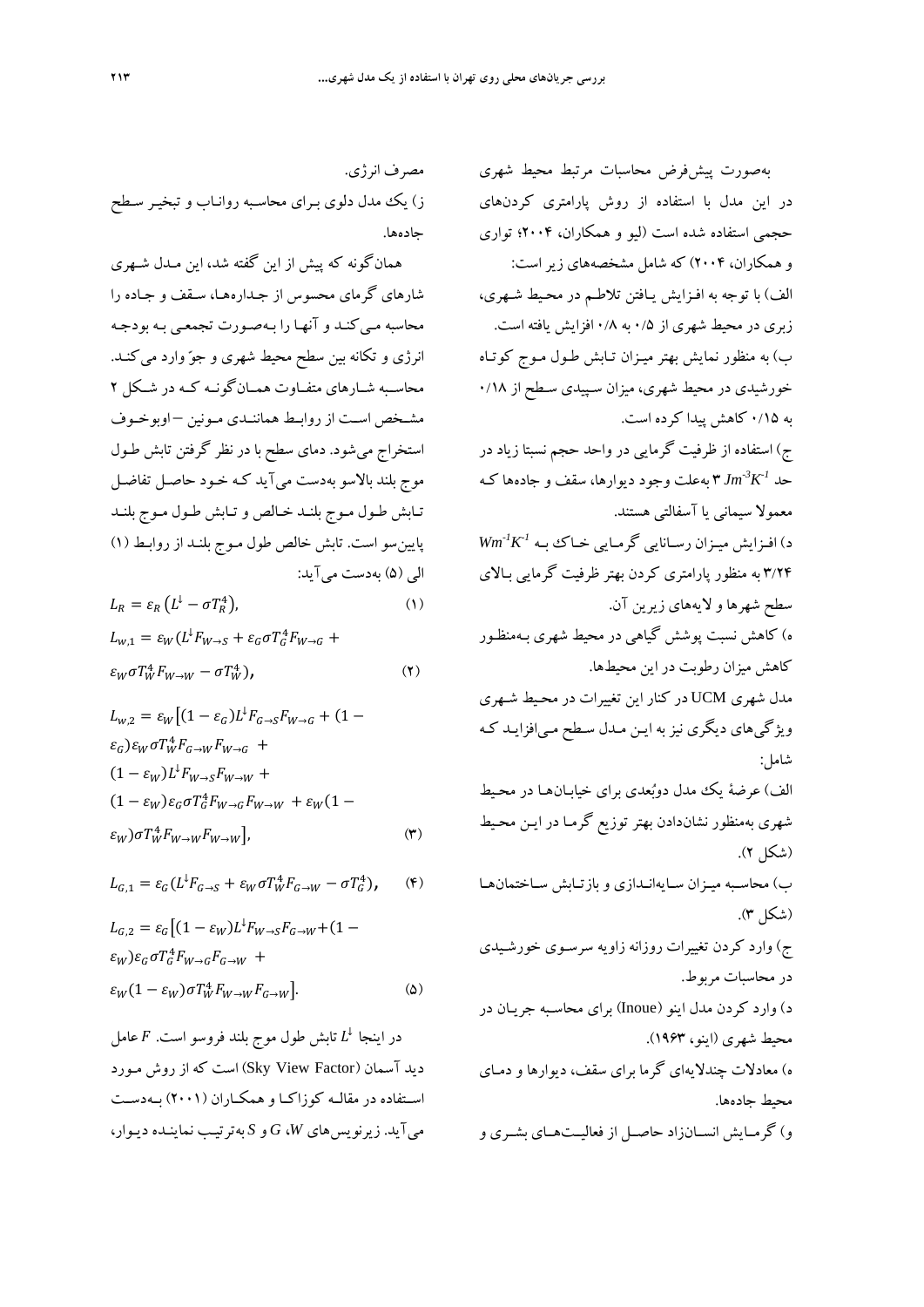$F_{G\rightarrow S}$  جـاده و آســمان هســتند. بــه همــين ترتيــب متغيــر نشاندهنده عامل ديد آسمان از جاده است. زيرنويسهـاي 1 و 2 نشاندهنـده جـذب تـابش مسـتقيم و تـابش بازتـاب شده است.

از ديگر كميتهاي مهم در اين مـدل، بـرآورد بودجـه انرژي مربوط به عوامل طبيعي همچـون پـارك و نظيـر آن است، چرا كه ممكـن اسـت سـلول شـبكه اي كـاملا در بـر گيرنده ساختمان و ديگر مصنوعات بشـري نباشـد. در ايـن مدل پارامتري به شكل $U_n$ تعريف مي شود كه نشــان<code>دهنـده</code> درصد ناهمگوني زيرشبكهاي به واسطه مصنوعات سـاخت بشر مانند ساختمانها است. اين كميت از تعريف ردههـاي گوناگون شهري در فايـل ورودي مـدل حاصـل مـي شـود. بنـابراين لازم اسـت كـه پـيش از اجـراي مـدل فايـلهـاي ورودي بــه گونــهاي طراحــيشــوند كــه در بــر گيرنــده ويژگيهاي متفاوت شهري موردنياز مدل باشند. با توجه به ايـن امـر، مجمـوع شـار گرمـاي محسـوس از رابطـه زيـر بهدست ميآيد:

 $H = (1 - U_p) \times H_{LSM} + U_p \times H_{Urban}$  (۶)

در معادلـــه (6)، ܪ نماينـــده مجمـــوع شـــار گرمـــاي محسوســـي اســـت كـــه در يـــك ســـلول شـــبكه اي از محـيط شـهري بـه مـدل هواشناسـي وارد مـي شـود. همـان گونــه كــه پــيش تــر گفتــهشــد، $U_p$  نشــاندهنــده درصــد نــاهمگوني زيرشــبكهاي بــهواســطه مصــنوعات ســاخت بشـر ماننــد ســاختمانهــا اسـت و  $(U_p)$  نشـاندهنــده درصـــد مســـاحت تحـــت پوشـــش عوامـــل طبيعـــي  $H_{LSM}$  ماننــد چمــنزارهــا، جنگــلهــا و نظيــر آن اســت. معرف شار گرماي محسـوس از مـدل سـطح LSM Noah اســت و  $H_{Urban}$  درمقابــل گرمــاي محســوس محاســبه شــده در مــدل شــهري بــراي ســاختمان هــا و ماننــد آن اسـت. شـار گرمـاي محسـوس و شـار تـابش طـول مـوج بلند خورشيدي بالاسو نيز از همين روش محاسبه مي شوند.

**4 دادهها روش كار** 

شبيه سازيهاي صورتگرفته در اين مقاله با هـدف يـافتن پاسـخ سـؤالهـايي اسـت كـه صـرفاً بـا تحقيقـات نظـري، دادههاي مشاهداتي و يا حتي شبيهسازيهاي معمول، قـادر به پاسخگويي به آنها نيستيم. از جمله اين سؤال ها ميتـوان به اين مورد اشاره كرد: نقش جريانهاي شـهري تهـران در كنار نقش جريانهاي ناشي از اثررشتهكوه شـمالي بـه چـه شكل است؟ چه عواملي در كنـار شهرنشـيني باعـث تغييـر سرعت باد در مناطق شهري ميشود؟



- **شكل .2** طرحوارة كلي مدل شهري UCM. Za ارتفاع پايينترين لايه ، مدل ميانمقياس،  $\rm{T_a}$  دما در  $\rm{Z_a}$  مجموع شار گرمای ارتفاع ساختمان،  $Z_{\rm T}$  طول زبري گرمايي،  ${\rm d}$  ارتفاع  $Z_{\rm r}$ جابجايى،  $\rm T_R$  ،  $\rm T_G$  و  $\rm T_G$  بەترتيب دماي سطح پشتبام، ديوارها و جاده و به همين ترتيب  $\rm H_{N}$  ،  $\rm H_{R}$ و  $\rm H_{G}$  بهترتيب شار گرماي محسوس از سطح پشتبام، ديوارها و جاده است.
	- $(i)$  shadow < lroad  $(ii)$  shadow > lroad



**شكل .3** تابش طول موج كوتاه خورشيدي به محيط كانال شكل خيابانها. و  $\rm l_{road}$ طول سايه روى جادهها و حداكثر طول سايه در  $\rm l_{shadow}$ طول روز هستند. lheight نيز ارتفاع ساختمان است.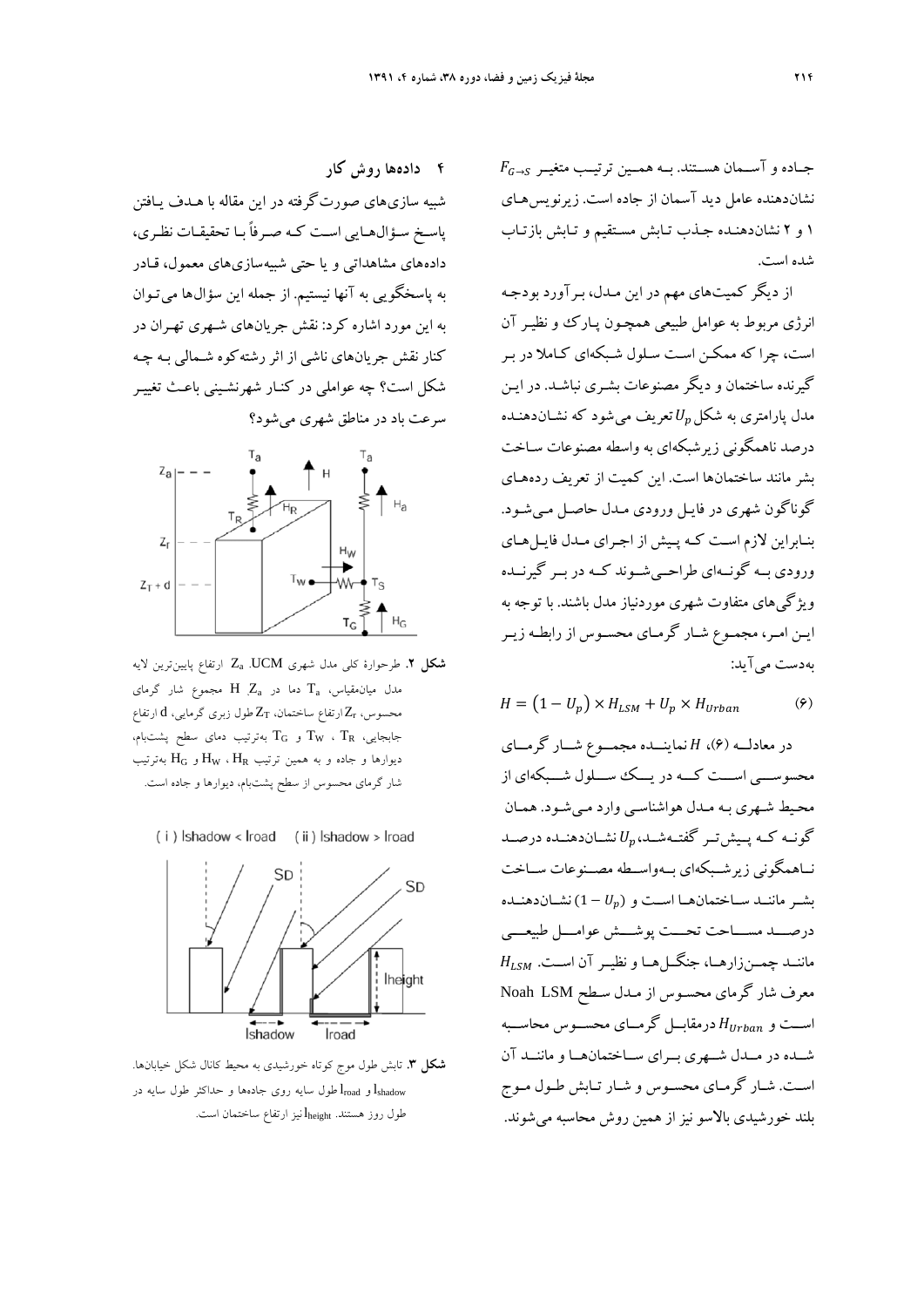تفكيــك قــائم 35 تــرازي اســتفاده شــده اســت. شــرايط آغازگري براي ساعت (Time Universal Coordinated( UTC 00,00 تهيـه شـده و كـل حـوزه داراي يـك نمايـه قائم دما، فشار، رطوبت و غيره است كـه نمايـانگر متوسـط نمايههـاي قـائم ايسـتگاه جـو بـالاي فرودگـاه مهرآبـاد در 96 روزهاي زمستاني پايدار سالهاي 2005 تا 2008 است (شكل 5). براي همة اين اجراها شرايط تابشي مـاه دسـامبر لحاظ شده اسـت. شـرايط مـرزي بـهصـورت تكـراري هـر 24 ســاعت (رأس ســاعت UTC 00,00 (يــك بــار بــه بزرگترين حـوزه (حـوزه بـا تفكيـك 9 كيلـومتر) اعمـال ميشود. براي تعيـين شـرايط مـرزي روش واهلـش نمـايي بــهكــار بــرده شــده اســت. در دواجــراي اول دادههــاي زمـين بـهكـار رفتـه وتوپـوگرافي سـازمان نقشـه بـرداري (United States Geological Survey) متحـده ايـالات (USGS (بـا 24 رده شـامل يـك ردة شـهري بـا تفكيـك افقي 3 دقيقه و نسـخه دوم دادههـاي تعيـين پوشـش سـطح Global Land Cover ) جهـــاني خشـــكيهـــاي Characterization) (GLCC (بـا تفكيـك افقـي 3 دقيقـه بـراي تعيـين پوشـش گيـاهي ونـوع خـاك بـهكـار بـرده شده است.

توجه نگارندگان بيش از هر پديده ميانمقيـاس ديگـر، به جريانهاي گرما واداشـتي محلـي همچـون جريـان هـاي ناشي از اثر توپوگرافي و جريـانهـاي شـهري بـوده اسـت . به همين منظور، مدل در حالتهاي متفاوت با و بـدون شـهر و كم و زياد كردن آثار شـهر بـه ترتيـب زيـر اجـرا شـده و نتايج مورد تحليل قرار گرفته است: الف) اجراي مدل با حضور پوشش شهري تهران بـه شـكل پيش فرض در مدل WRF) اجراي مرجع)، ب) اجراي بدون حضور پوشش شهري بـه منظـور مشـاهده اثرتوپوگرافي (اجراي بدون شهر)، ج) بهكارگيري مدل تكلايه اي شهري جفت شده با مدل WRF و وارد كــردن ســه ردة شــهري بــاويژگــي هــاي گوناگون، بـا لحـاظ كـردن تـراكم سـاختماني و جمعيتـي (اجراي شهري).

منطقه هدف، ناحيه شهري تهران و بخشي از حومـه در نظر گرفته شده است (شكل 4). با توجه به اينكـه تفكيـك دادههاي ايدهآل مرزي و آغازگري ۰/۵ درجه جغرافيـايي است و بهمنظور عملي ساختن شبيهسازي دقيقترو به نوعي حـذف بيشـترآثـار جريـانهـاي بـزرگمقيـاستـراز سـه لانـهسـازي بـا تفكيـكهـاي افقـي 9 ، 3 و 1 كيلـومتري و



**شكل .4** حوزه شبيهسازيها در هر سه آزمايش صورت گرفته براي سه لانهسازي با تفكيكهاي افقي 9 ، 3 و 1 كيلومتري.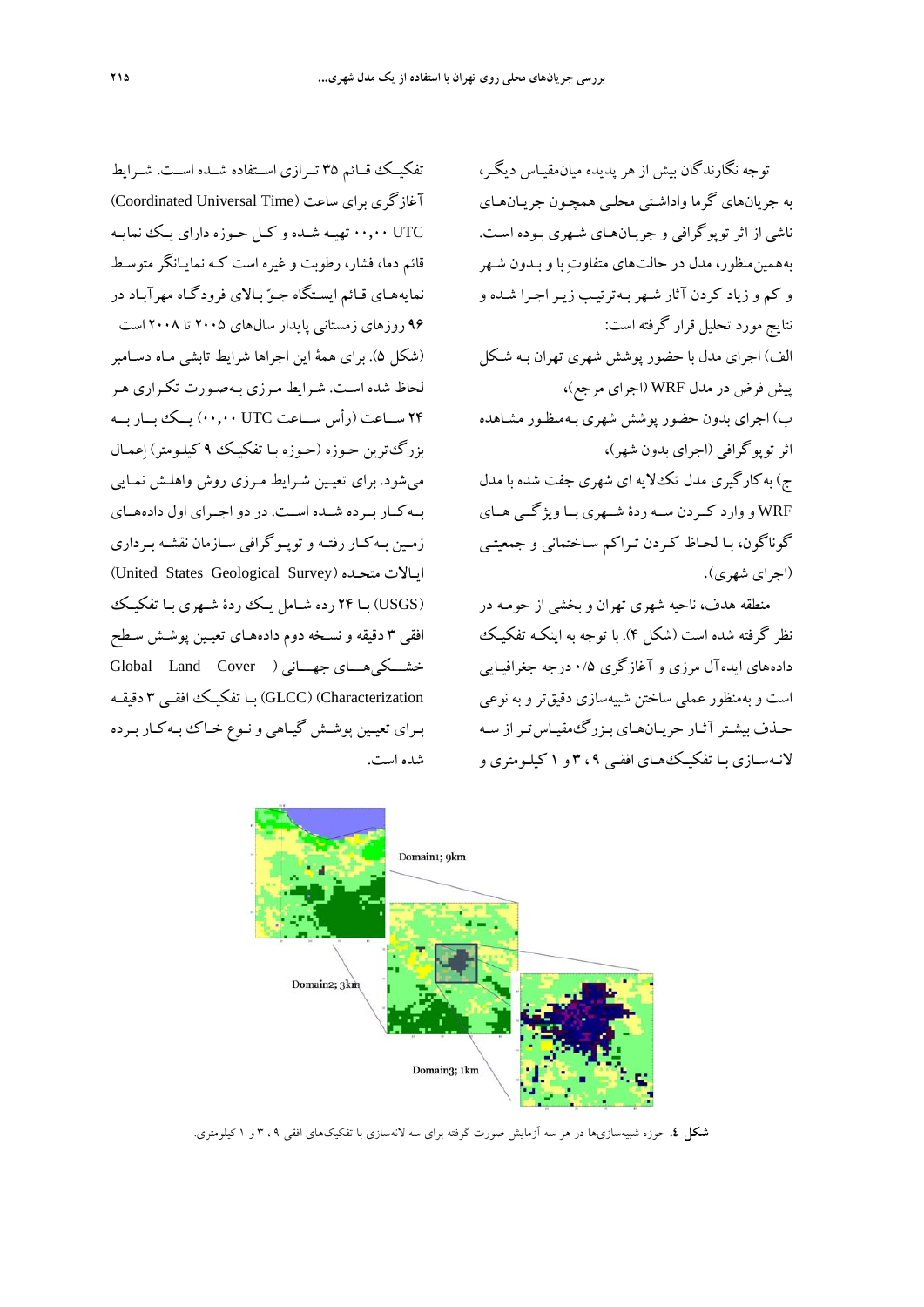سوم بهكار گرفته شده، در جدول 1 آمده است. براي اين منظور سه ردة آخر دادههاي كاربري ارضي از دادههاي USGS به ردههاي شهري اختصاص داده شده است. همانگونه كه در اين جدول مشخص است هريك از ردهها داراي ميزان حداكثري مشخصي گرماي انسانزاد است. الگوي تغييرات شبانهروزي اين كميت در يك روز غيرتعطيل در شكل 6 آمده است.

در اجراي سوم از مدل شهري تكلايهاي جفت شده با مدل WRF استفاده شده است. بهاينمنظور دادههاي كاربري ارضي از دادههاي USGS 33 ردهاي استخراج شده است. در اين بانك دادهاي علاوه بر ردة پيشفرض مدل WRF درحكم منطقه شهري، ميتوان گروههاي ديگر شهري را با ويژگيهاي گوناگون تعريف كرد. ويژگيهاي 3 ردة شهري كه در اين تحقيق در شبيهسازي



**شكل .5** شرايط آغازگري مدل بدون حضور جريانهاي بزرگمقياس در حوزههاي با تفكيكهاي افقي (الف) ،9 (ب) 3 و (ج) 1 كيلومتري. در اين شكلها دماي تراز 2 متري (حاشورهاي رنگي) و بردار باد 10 متري نشان داده شده است. همانگونه كه مشخص است در اولين گام آغازگري، سرعت باد در تراز 10 متري و البته ساير ترازها (شكل د) صفر است. (د) نمايه قائم ميانگين دما (سرخ) و دماي نقطه شبنم (آبي) روزهاي پايدار زمستاني ايستگاه جو بالاي فرودگاه مهرآباد در غياب جريانهاي بزرگمقياس (توضيحات بيشتر در متن).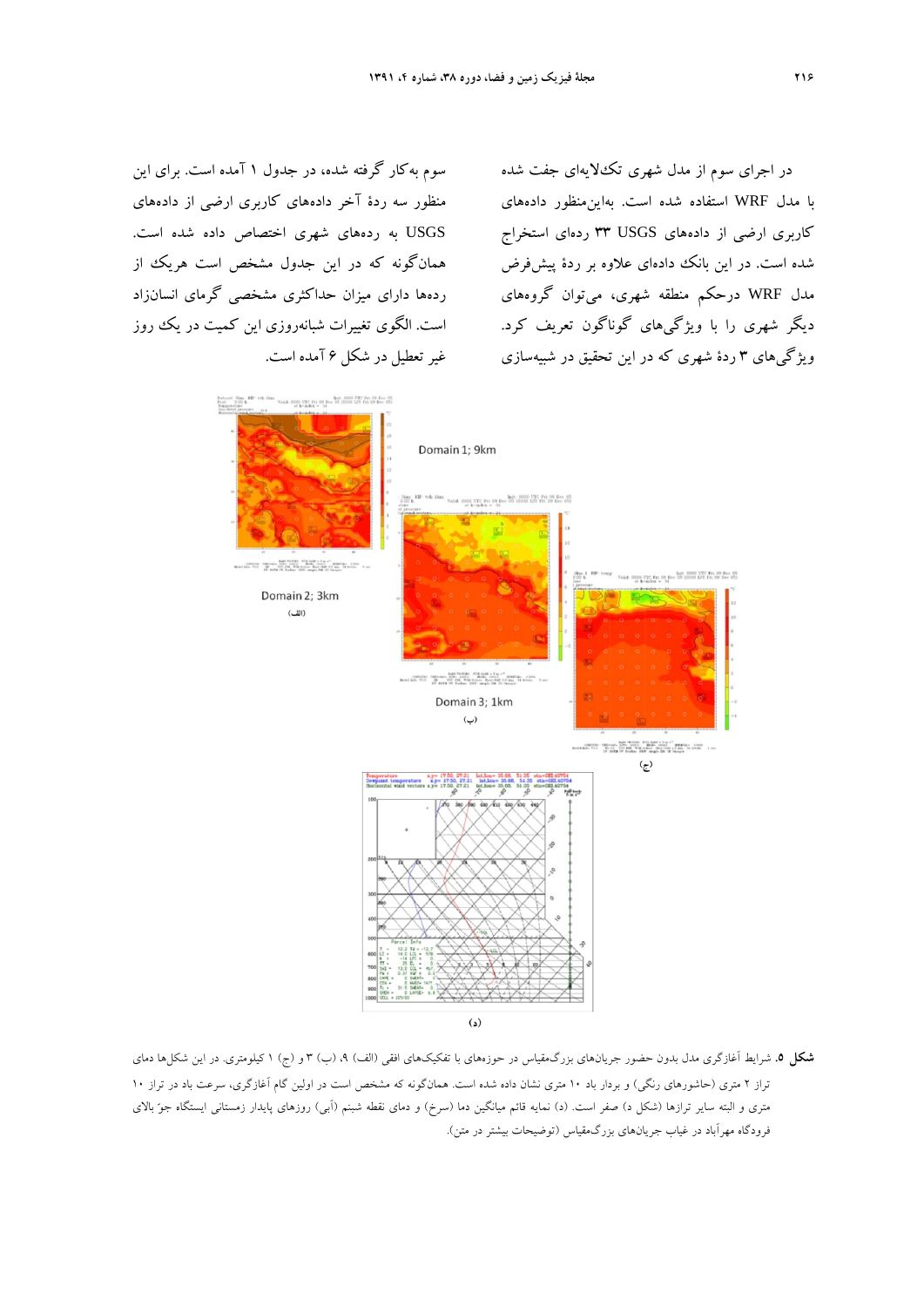

**شكل .6** نمودار تغييرات شبانهروزي گرمايش انسانزاد در ردههاي گوناگون يعني صنعتي و تجاري (منحني با علامت ضربدر)، پرتراكم شهري (منحني با علامت مثلث) و كم تراكم شهرى (منحنى با علامت مربع) در يك روز غير تعطيل. محور عمودى نمايشگر مقادير نرمال شده به °Wm \+1 است. محور افقى نمايشگر زمان محلي است.

در همه اجراها از طرحوارههاي (Schemes (يكسان استفاده شده است. در اين اجراها از طرحوارههاي( Rapid دادهيا و RRTM (Radiative Transfer Model (Dudhia Scheme) بهترتيب براي تابش با طول موج بلند و كوتاه، طرحواره پخش گرمايي براي سطح و همچنين از براي YSU (Yonsei University Scheme) طرحواره لايه مرزي استفاده شده است. بهمنظور آشكارسازي تبادل شارها بين سطح و جو از مدل سطح LSM Noah استفاده شده است. همة اجراها براي 48 ساعت صورت پذيرفته ولي نتايج 24 ساعت دوم مورد تحليل قرار گرفته است. روز اول درحكم اسپين آپ (Spin up) لحاظ شده است.

**5 بحث نتايج** دادههاي ايستگاهاي متفاوت هواشناسي تهران نشان ميدهد كه در كنار رشد سريع جمعيت در منطقه شهري تهران، دماي اين شهر نيز رشد قابل ملاحظهاي داشته است (شكل 7). هرچند كه در اين افزايش دما بايد آثار مربوط به تغييرات اقليمي را نيز لحاظ كرد ولي گزارشهاي منتشر شده از مراكز گوناگون از جمله ( Intergovernmental كه ميدهد نشان ،IPCC (Panel on Climate Change

نقش تغيير اقليم بين سالهاي1951 تا 2005 بسيار كمتر از مقادير مشاهده شده در ايستگاههاي سطح شهر تهران بوده است. براي نمونه ميتوان به دادههاي ايستگاه مهرآباد اشاره كرد. ايستگاه هواشناسي مهرآباد در نيمه جنوبي شهر تهران واقع شده است. نمودار شكل 7 نشان ميدهد كه در كنار رشد جمعيتي در شهر تهران، دماي تراز 2 متري نيز رشد محسوسي داشته است. با توجه به موقعيت جغرافيايي ايستگاه مهرآباد، مقادير جريان اندازهگيري شده در اين ايستگاه و در روزهاي پايدار، شاخص مناسبي براي بررسي آثار پديده جزيره گرمايي و برهمكنش جريانهاي فروشيب و آثار جريانهاي ناشي از جزيره گرمايي است. با در نظر گرفتن اين واقعيت، به نظر ميرسد كه نقش متغيرهاي ترموديناميكي و مهمترين آنها يعني گرمايش انسانزاد، بر جريانهاي محلي تهران نقش قابل ملاحظهاي باشد.

بررسيهاي پيشين نشان ميدهد كه اضافه كردن زبري تـاثيرزيـادي بـر سـرعت جريـانهـاي گرمـاواداشـتي در شبيهسازيهاي ايدئال مدل WRF نداشته است. البته با ايـن تغييـردر كنـار كـاهش نـاچيز جريـان در نزديـك سـطح، ضخامت جريان تا حدي بيشتر ميشود. از سـوي ديگـر بـه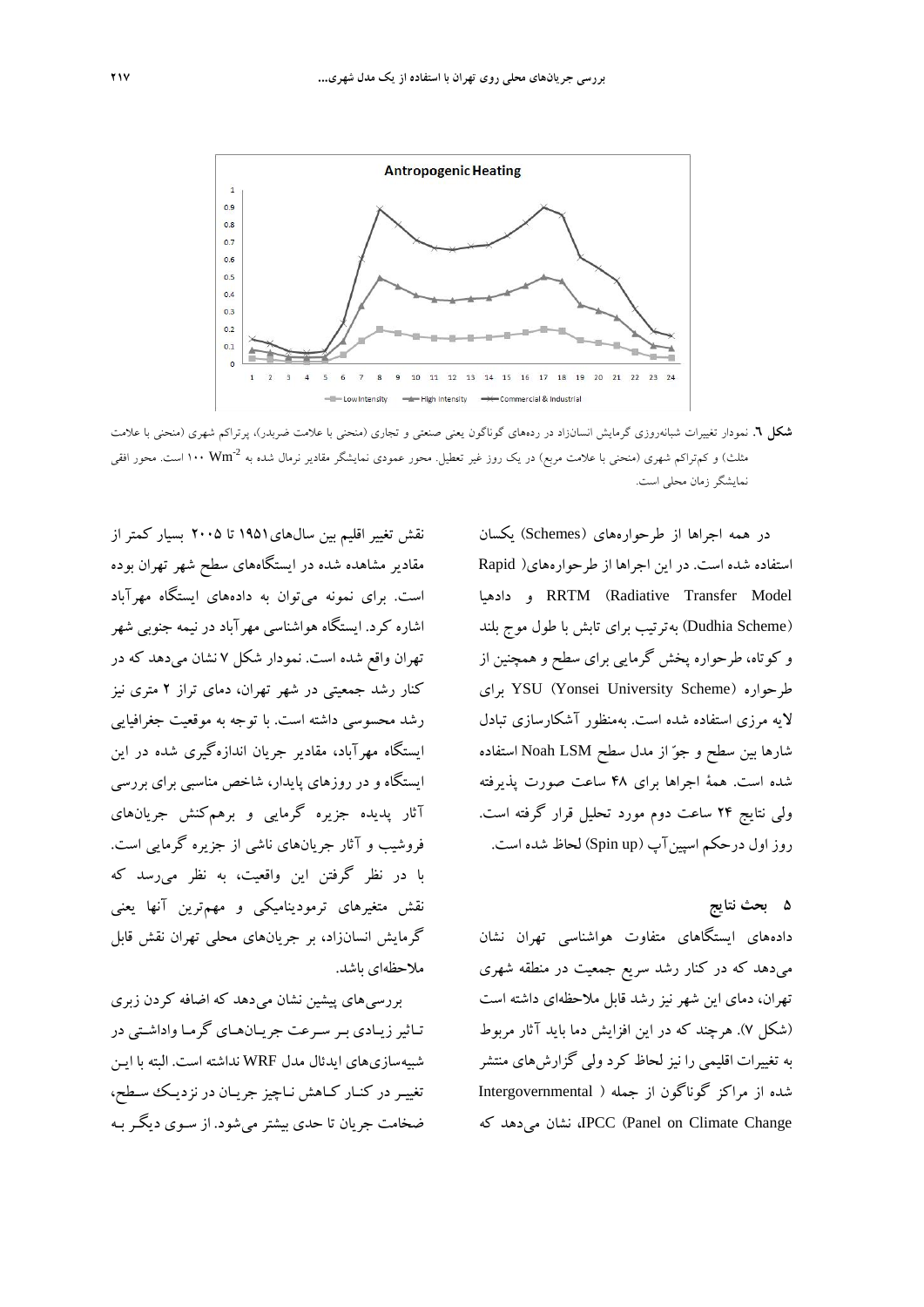نظــر مــي رســد كــه وجــود منــاطق شــهري در مجــاورت ارتفاعات ميتواند تا حـد زيـادي انتقـال مـاده و انـرژي در لايـه مـرزي و از ايـن لايـه بـه جـو آزاد را افـزايش دهـد (سلطانزاده و همكاران، 1388؛ گوهم و همكاران، 2009). خلاصه نتايج حاصل از اين آزمايشها به قرار زيراست: -1 وسعت و شدت گرفتن جريانهاي جنوبي فراشيب در روز (شكل 8).

الف) به نظر ميرسد مدل در آشكارسازي جريانهـاي شيب موفقتر عمل ميكند، چرا كـه در غيـر ايـن صـورت جريانهاي روز در اثر افزايش دماي مرز پـايين بـه واسـطه گرمايش انسانزاد، بايد كاهش مييافت ولي عليرغم اين مسئله شدت آن بيشتر شده است. اين امـر همـانگونـه كـه پيشتر اشاره شد، ميتواند به دليل ماهيت اين جريانها نيز باشد.

ب) بـا شـروع روز و گـرمتـر شـدن سـطح در منـاطق شيبدار جريـانهـاي جنـوبي فراشـيب در نزديكـي سـطح آغاز ميشوند. در ادامه اين جريانها در اثرتلاطم وانتقـال قائم تكانه، به ترازهاي بالاتر نيز كشيده ميشود. اين رونـد در منطقه شهري بـا وجـود شـيب كمتـر نيـز رخ مـي دهـد. ضخامت جريان در منطقه شهري در اثر نقش تعيـين كننـده گرمايش انسانزاد، بيشتراز مناطق مجاور است. -2 كاهش شدت جريانهاي شمالي فروشيب شبانه

(شكلهاي ۸–ج و ۸–د).

الف) شب هنگام بهدليل وارد شدن گرماي بيشتربه مرز پايين در اجراي شهري و شكل گيري تلاطم، چينش دمايي به هم ميخورد و اين امر ميتواند تا حدي باعث تضـعيف جريانهاي شمالي شبانه شود.

ب) فرايند تاثيرگذار ديگر بـر جريـانهـاي فروشـيب، گردشهاي شـهري در قالـب جريـانهـاي دشـت بـه شـهر است. اين جريانها مشخصاً در اثر نقش گرمايش انسانزاد و شكل گيري جزيره گرمـايي در مـدل تشـديد مـي شـوند، به گونهاي كه در روز تقويت جريانهاي جنوبي و در اوايل شـب تضـعيف جريـانهـاي شـمالي را بـهدنبـال دارنـد. در اجراي شهري، ضخامت و سـرعت جريـان در اوايـل شـب به دليل وجود اين جريان به شكل محسوسي كاهش مييابد ولي رفته رفته اثر آن كمتـر مـيشـود. در كـل جريـانهـاي فروشيب شبانه در حضور گرمايش شهري كاهش مـييابـد ولي جريان دشت به شهرتا حدي افزايش پيدا ميكند.

-3 با وارد كردن گرمايش انسانزاد در اجراي شهري به نظر ميرسد كه روز هنگام نفوذ جريانها به سطوح فوقاني نه تنها از پاي كوه بلكه از كل فضاي بالاي محيط شهري صورت ميگيرد. اين امر ميتواند در اثر شبيهسازي بهتر مدل از جزيره گرمايي شهري باشد. لذا بهنظر ميرسد كه وارد كردن گرمايش انسانزاد تا حد قابل توجهي انتقال ماده و انرژي در لايه مرزي و از اين لايه به جو آزاد را افزايش دهد.

| نام ردهٔ شهری       | ردهٔ شماره | سپیدی      | طول زبرى<br>(m) | ميانگين ارتفاع ساختمانها<br>(m) | عرض جادهها<br>(m) | گرمایش انسانزاد<br>$(Wm-2)$ | $U_p$     |
|---------------------|------------|------------|-----------------|---------------------------------|-------------------|-----------------------------|-----------|
| مناطق کم,تراکم شهری | ٣١         | $\cdot$ 10 | $\cdot/7$       | ٥                               | $\Lambda/\Delta$  | ۲۰                          | $\cdot/0$ |
| مناطق پرتراکم شھری  | ٣٢         | $\cdot$ 10 | $\cdot/\Lambda$ | $V/\delta$                      | 9/0               | $\circ\cdot$                | $\cdot/9$ |
| مناطق صنعتی و تجاری | ٣٣         | $\cdot$ 10 |                 | ۱۰                              | ١٠                | ٩.                          | .40       |

**جدول .1** ويژگيهاي 3 ردة شهري بهكار گرفته شده در مدل شهري در شبيهسازي سوم.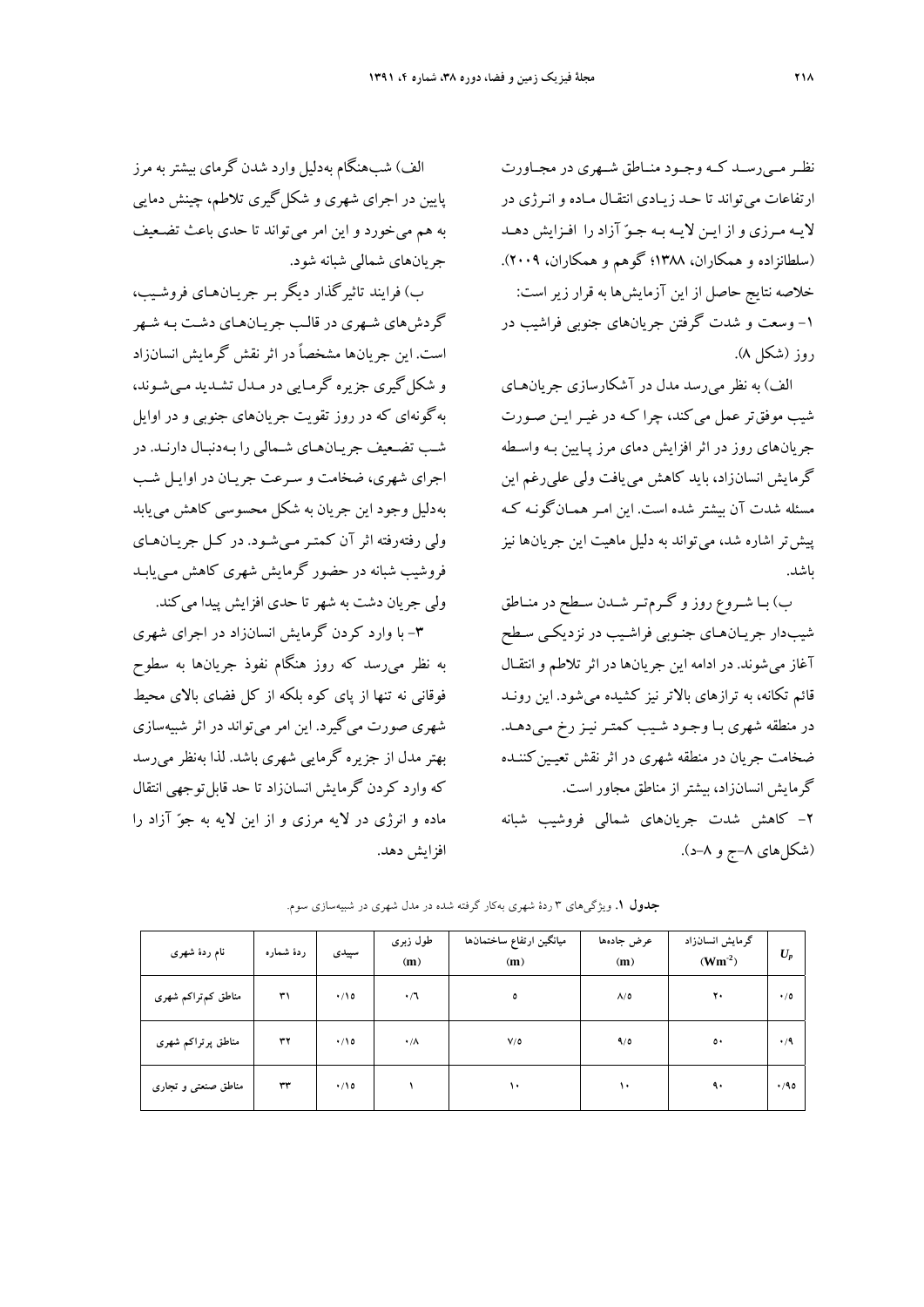

**شكل .7** تغيرات دماي ارتفاع 2 متري ايستگاه مهرآباد (منحني پيوسته خاكستري) در مقابل رشد جمعيت در شهر تهران (منحني پيوسته مشكي). محور عمودي سمت راست جمعيت و محور عمودي سمت چپ دما را نشان ميدهد. محور افقي نشاندهنده دوره زماني 55 ساله از 1951 الي 2005 است (آمار مربوط به جمعيت از وبگاه سازمان آمار كشور و دما از وبگاه سازمان هواشناسي كشور استخراج شده است).



51/32 مولفه *<sup>v</sup>*) مولفه نصفالنهاري باد) جريان گذرنده از ايستگاه مهرآباد براي اجراهاي (الف) <sup>و</sup> (ج) شهري (ب) <sup>o</sup> **شكل .8** برشهاي قائم در طول جغرافيايي و (د) بدون شهر و براي ساعتهاي (الف) و (ب)16:30 و (ج) و (د) 04:30 محلي. در اين شكلها محدودههاي با حاشور سرخرنگ نشاندهنده جريانهاي فراشيب جنوبي و رنگ آبي نمايشگر جريانهاي فروشيب شمالي است. محور قائم و افقي به ترتيب نمايشگر ارتفاع فشاري و فاصله و بردارها، بردارهاي گردش جريان هستند. محدوده شهري تهران از 15 تا 35 كيلومتري محور افقي است. ضخامت و شدت بيشتر جريانهاي فراشيب روزانه (الف و ب) و ازسويديگر كاهش جريانهاي فروشيب شبانه (ج و د) در اجراي شهري در شكل مشخص است.

**6 نتيجهگيري**

در اين مقاله تلاش شده با در نظر گرفتن شرايط جوي ايدهآل و با استفاده از يك مدل شهري تكلايهاي جفت

شده با مدل WRF تا حد امكان، شبيهسازي مناسبتر و بررسي دقيقتر جريانهاي محلي روي تهران صورت گيرد. دادههاي ايستگاههاي متفاوت هواشناسي تهران نشان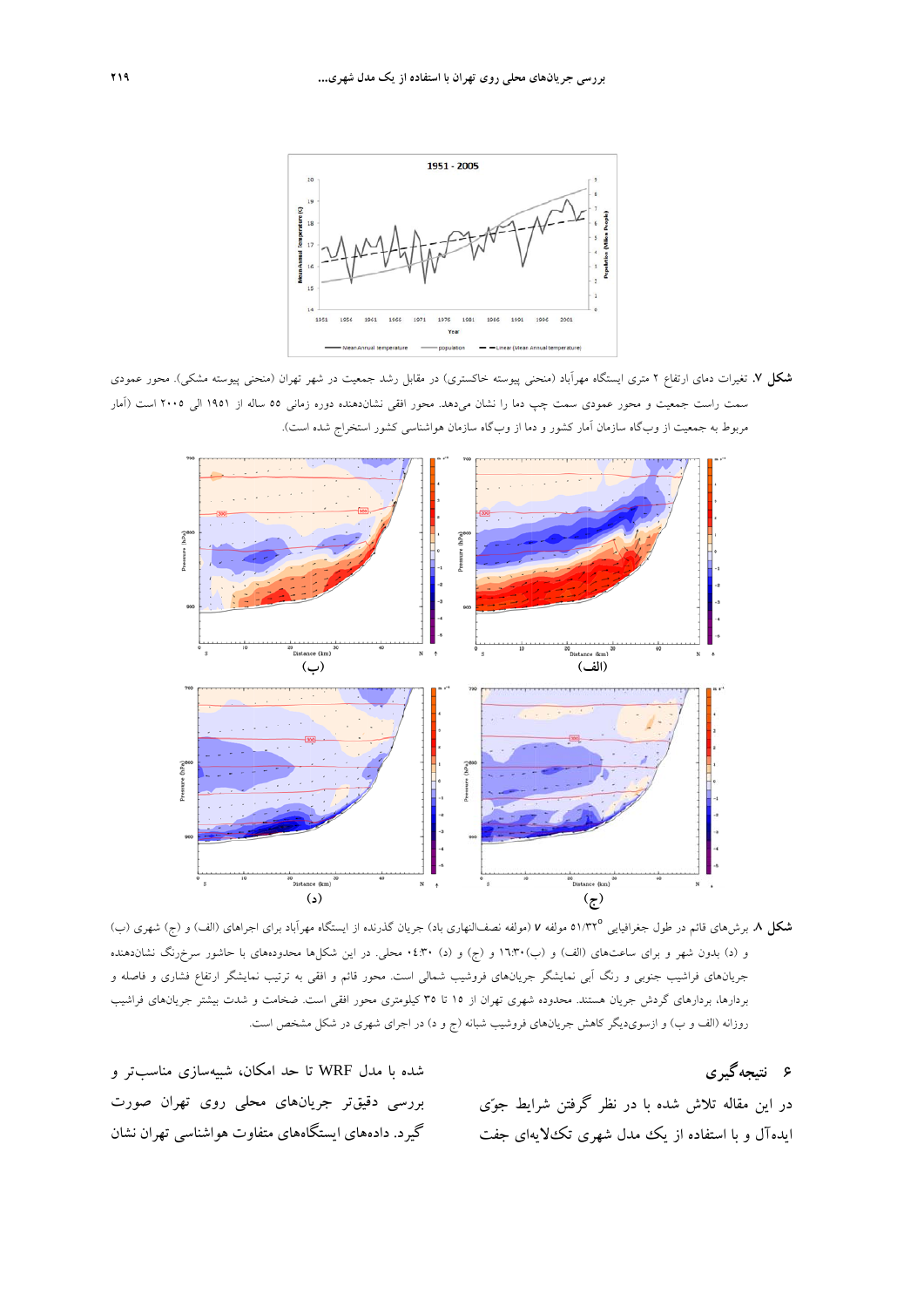ميدهد كه در كنار رشد سريع جمعيت در منطقه شهري تهران، دماي اين شهر نيز رشد قابل ملاحظهاي داشته است. از اين رو مدل در حالتهاي گوناگونِ با و بدون شهر و كم و زياد كردن آثار شهر با هدف بهبود شرايط ترموديناميكي بهكار گرفته شده است. شرايط آغازگري از يك نمايه قائم دما، فشار، رطوبت و مانند آن استخراج شده است كه نمايانگر متوسط نمايههاي قائم ايستگاه جو بالاي فرودگاه مهرآباد در 96 روزهاي زمستاني پايدار سالهاي 2005 تا 2008 است. براي همة اين اجراها، شرايط تابشي ماه دسامبرلحاظ شده است.

نتايج نشان ميدهد كه شبهنگام بهدليل وارد شدن گرماي بيشتر به مرز پايين در اجراي شهري و شكلگيري تلاطم، چينش دمايي به هم ميخورد. از سوي ديگر گردشهاي شهري در قالب جريانهاي دشت به شهر كه در اثر گرمايش انسانزاد ايجاد ميشود، شكلگيري جزيره گرمايي در مدل را تشديد ميكند، بهگونهاي كه در روز باعث تقويت جريانهاي جنوبي و در اوايل شب باعث تضعيف جريانهاي شمالي ميشود. با شبيهسازي بهتر مدل از اثر جزيره گرمايي (اجراي شهري) به نظر ميرسد كه نفوذ جريانها به ترازهاي بالاتر جو و لذا انتقال ماده و انرژي در لايه مرزي و از اين لايه به جو آزاد در هنگام روز نه فقط از پاي كوه، بلكه از كل فضاي بالاي محيط شهري صورت ميگيرد.

در پايان به نظر ميرسد كه نمايش بهتر كميتهاي ترموديناميكي تاثير بسيار مثبتي در جهت آشكارسازي جريانهاي محلي در اين شبيهسازي ايدهآل داشته است. از اين رو عملي شدن تحقيقات ميداني بهمنظور اندازهگيري دقيق كميتهايي مانند گرمايش انسانزاد، مي تواند هرچه بيشتر به بهبود نتايج حاصل از شبيهسازيهاي مدل كمك كند.

**منابع**  ثقفي، م،. ،1376 ارائه مـدلي بـراي بادهـاي كـوه - دشـت

تهران، پاياننامه كارشناسي ارشد، موسسه ژئوفيزيـك، دانشگاه تهران.

ثقفـي، م. ع،. ،1381 بررسـي تغييـرات شـبانهروزي بـاد در لايه مرزي بر پايه مدل نيمهزمينگرد اكمن، پايـاننامـه كارشناسي ارشد، موسسه ژئوفيزيك، دانشگاه تهران.

رنجبــر ســعادتآبــادي، ع. و آزادي، م،. ،1384 بررســي تغييرات ميدانهاي دما و باد در كلان شهر تهران ناشي از توســعه شــهري، فصــلنامه تحقيقــات جغرافيــايي، .191-171 ،(91)**20**

- رنجبر سعادتآبادي، ع،. آزادي، م،. علي اكبريبيـدختي، ع. ع. و صادقيحسـيني، ع. ر،. ،1384 مطالعـه مـوردي جزيره گرمايي تهران و شبيهسـازي آن، مجلـه فيزيـك زمين و فضا، **31**(1)، .78-63
- سلطانزاده، ا،. زوار رضا، پ. و بيدختي، ع،. ،1388 بررسي جريانهاي محلي روي تهران با استفاده از مدل ميانمقياس WRF در حضور شرايط جوي ايدهآ ال، مجموعه مقالات هشتمين همايش پيشبيني عددي، تهران.
- معتمدي، س،. ،1382 مطالعه اثر متقابل گردشهاي محلـي (كوهســتان) و پديــده جزيــره گرمــايي در تهــران، پايــاننامــه كارشناســي ارشــد، موسســه ژئوفيزيــك، دانشگاه تهران.
- نصيرزاده، م،. ،1368 چينش قائم باد روي تهران، پاياننامـه كارشناسي ارشد، موسسه ژئوفيزيك، دانشگاه تهران. نوروزي، م،. ،1384 مطالعه سـاختار قـائم يـك جريـان در محيطي بـا چينـهبنـدي چگـالي روي سـطح شـيبدار، پايــاننامــه كارشناســي ارشــد، موسســه ژئوفيزيــك، دانشگاه تهران.
- Bornstein, R. D., 1968, Observations of the urban heat island effect in New York City. J. Appl. Meteor., **7**, 575-582.
- Chen, F. and Dudhia, J., 2001, Coupling an advanced land-surface/hydrology model with the Penn State/NCAR MM5 modeling system. Part I: Model implementation and sensitivity,